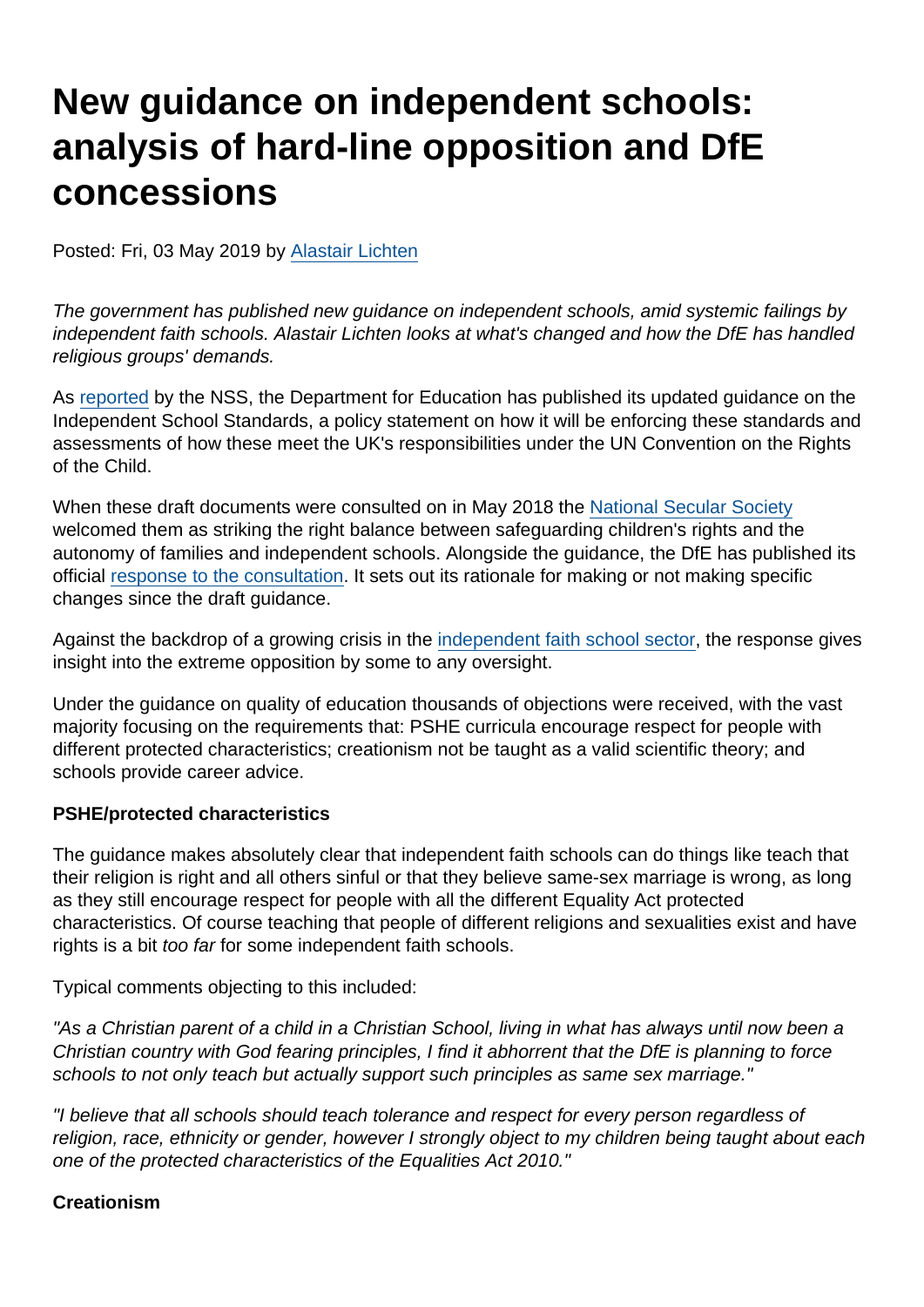Teaching creationism as a valid scientific concept is harmful to children's education in the same way that teaching Flat Eartherism as a valid geographic concept is. The guidance makes clear that creationism can be taught as a religious belief, and parents and religious institutions can teach it. But quite reasonably the guidance expects that this should not be taught in schools.

Typical comments objecting to this included:

"We teach this according to our faith and the children know this is our belief and is written in our Bible. We should not have to teach them other theories – this will only confuse them."

Suggestions by the NSS that the guidance make clear a separation between creationism and science and evidence based views of origins were rejected as: "this is implicit in the guidance".

The government did make an addition to "clarify that holding creationist views should not lead to any lack of respect from others".

### **Careers advice**

For the type of independent faith school that is interested primarily in moulding a child into narrow religious roles, rather than preparing them to make their own choices in life, careers advice can be a bit of a problem, especially the requirement to let boys and girls know that they can both apply for almost any job.

Typical comments objecting to this included:

"I want to be able to choose a school for my child that will teach career guidance compatible with my faith and lifestyle. I don't want the government to force my child's school to promote options that conflict with my faith."

The government thankfully has not watered down this requirement and schools will fail if they are "constraining" careers advice.

## **Spiritual, Moral, Social and Cultural Development**

As part of their duty to promote the "Spiritual, Moral, Social and Cultural" (SMSC) development, independent schools need to prepare pupils to live in diverse 21<sup>st</sup> century British society, where there are people with different beliefs, sexualities, ethnicities, where men and women interact, there are people with disabilities, etc.

Typical comments objecting to this included:

"Children should not have to mix with others if parents don't wish it. You just can't force some things and you should have more tolerance and respect of our faith based wishes."

"I would like my children to be moral upstanding citizens and would not like them to be told deviant ways of life. School children are way too young to differentiate between what is good for them and what might not work for them. School should not be promoting a way of life different to the children's parents' way of life."

"My religion does not allow for pupils to learn about the achievements about other cultures."

"Christian values are of a higher standard than British values. British values lead to confusion."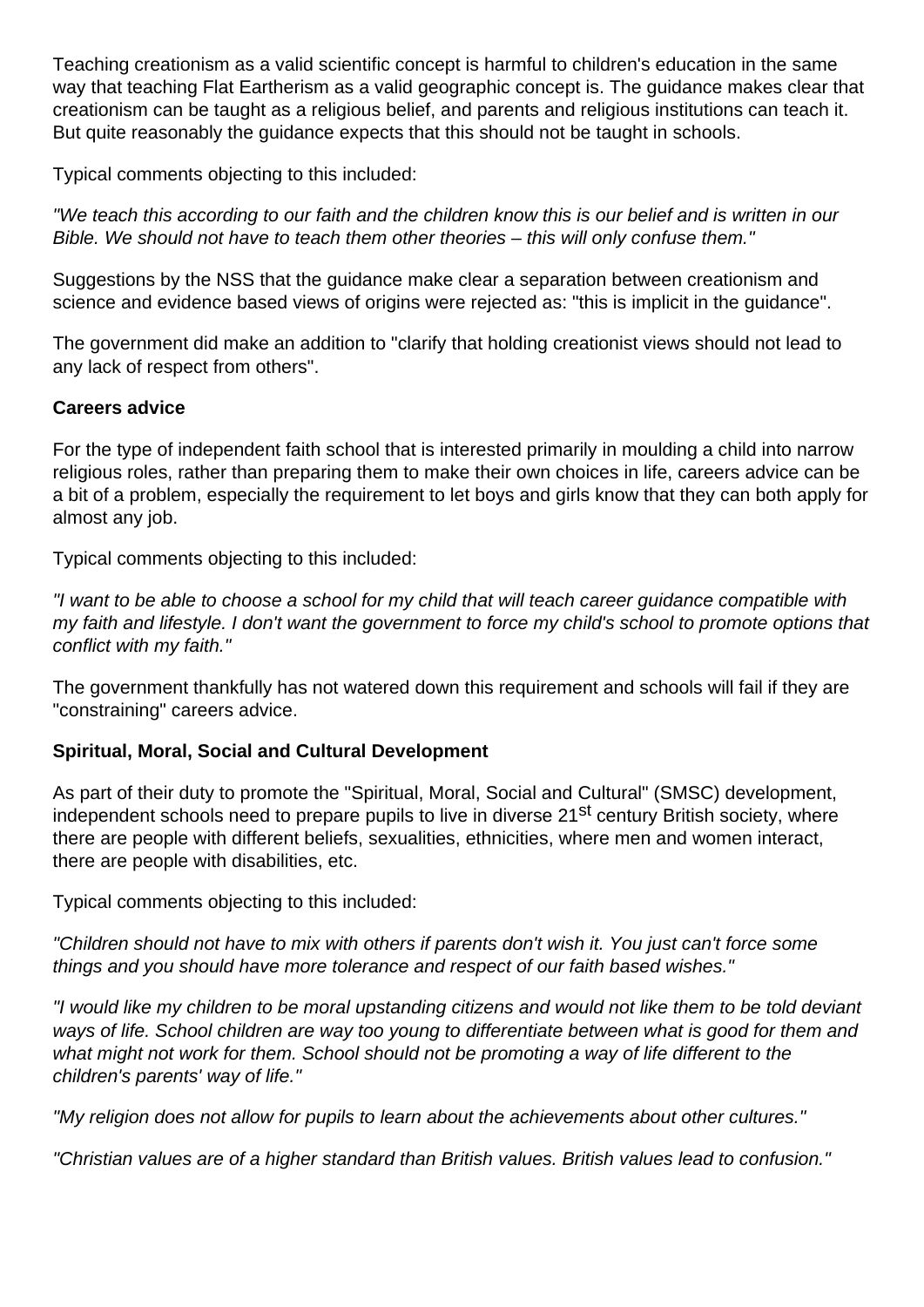"I agree with the general message in part 2 but I still believe that it is unnecessary to teach children details about other faiths and beliefs."

Equality Act 2010 and the UN Convention on the Rights of the Child

The consultation sought views on whether the guidance was consistent with the state's responsibilities under the Equality Act and the Convention on the Rights of the Child.

Typical comments objecting to this included:

"The teachings of the Bible should outweigh The Equalities Act and the UN Convention on the Rights of the Child. Man-made laws should not override these standards"

"All Orthodox schools will be forced to close as they WILL NOT meet the requirements as laid out by the guidance due to its inherent conflict to our faith."

The DfE stuck by its assessment of their guidance without further changes.

Policy statement on enforcing the standards

Most of the opposition to the draft policy statement on how the independent school standards will be enforced was from groups opposed to the standards themselves and to any form of enforcement. The DfE says that "the final published version of the policy statement is not changed fundamentally".

Helpfully the DfE has responded to our concerns over "zombie schools" – schools which repeatedly fail the standards but carry on regardless – to clarify that failing schools will "will not be able to remain indefinitely in a loop of action plans and re-inspection". It has also made clear it does not believe that "that parental views should result in a situation in which some schools are automatically treated differently from others by, in effect, being immune from enforcement action for breaching certain standards". It claims schools cannot "pick and choose which standards a school needs to comply with".

Much less helpfully, in an apparent concession to hard-line religious groups which will surely encourage more attempts to avoid the standards, they have amended the statement "to the effect that enforcement action will not normally occur if there are only one or two unmet requirements from the standards".

No one argues that enforcement of the independent school standards shouldn't be "proportionate" or that minor transgressions aren't sometimes best addressed informally. But opening the door for hard-line faith schools to simply (try to) ignore the "one or two" standards they most object to is encouraging them to "pick and choose".

### Alastair Lichten

Alastair [\(@AlastairLichten](https://twitter.com/alastairlichten)) is a former head of education at the National Secular Society. The views expressed in our blogs are those of the author and do not necessarily represent the views of the NSS.